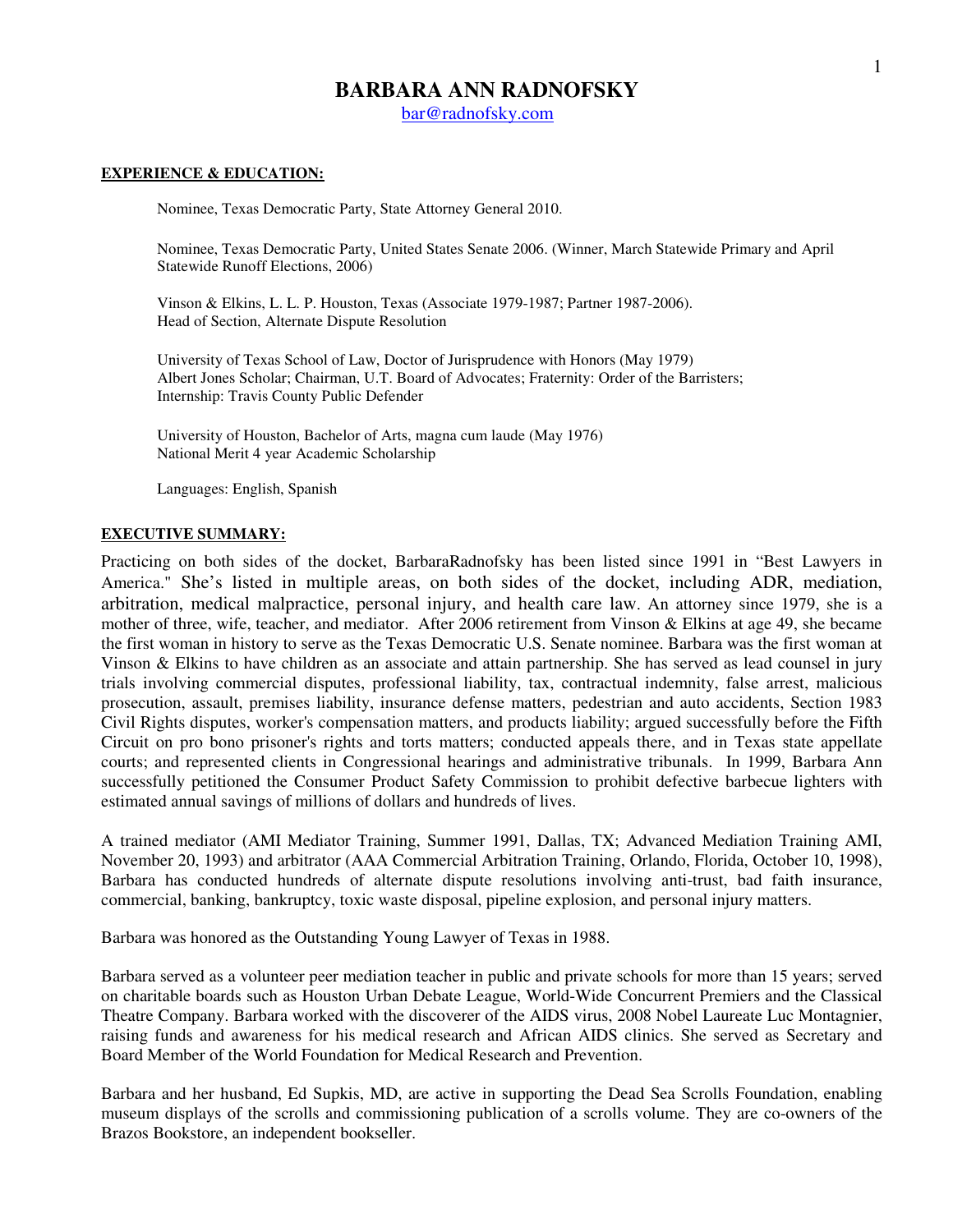#### **PROFESSIONAL & COMMUNITY ACTIVITIES**

Honorary Chairman, Believe Texas PAC, assisting state candidates (2008).

Honorary Chairman, Believe U.S. PAC, assisting federal candidates (2007-2008).

Graduate, FBI Citizens' Academy (Spring 2008).

Protect the Ballot Lawyer, serving in West Virginia, Puerto Rico (2008), and Texas, Arkansas (2004).

Member, American Law Institute (December 2001 - 2007).

Life Fellow, Texas Bar Foundation.

Appointment by Tribunal Arbitral du Sport, Lausanne, Switzerland as Mediator of the Court of Arbitration (April, 2002).

Chairman (2003 - 2004); Vice Chairman (2002-2003) for Alternate Dispute Resolution Committee, International Association of Defense Counsel.

Chairman, American Bar Association's Managed Care Litigation Section Subcommittee (2001-2003).

Chairman, American Bar Association's Medical Malpractice Litigation Section Health Care Subcommittee (2002 – 2003).

Faculty Member, International Association of Defense Counsel Trial Academy, Boulder, Colorado (July, 1995).

Faculty member, Intensive Trial Advocacy Program, University of Texas School of Law (May 1985, May 1986, May 1994).

Member, State Bar of Texas Pattern Jury Charge Volume IV Committee (October, 1993 - 1995).

Member, State Bar of Texas Committee on Administration of Justice (1989).

Member, Association of Attorney-Mediators, Inc. (September, 1992).

Director, State Bar of Texas Advanced Personal Injury Course, Houston, TX (July 11-13, 1990).

Member, State Bar of Texas Pattern Jury Charge Volume I Committee (1985 - 1995).

Chairman, Texas Association of Defense Counsel Rules of Evidence Committee (1987 - 1989).

Member, State Bar of Texas MCLE Referendum Task Force (1985).

Member, State Bar of Texas Committee on MCLE (January 1986 - 1988).

National Chairman, 1983 National Trial Competition, a joint project of the ABA, American College of Trial Lawyers, and Texas Young Lawyers Association.

## **CHARITABLE ACTIVITIES**

Board Member, Houston Chapter, National Association of Urban Debate Leagues (2008 - 2009).

Board of Directors, FBI Citizens' Academy Alumni Association (2008 - 2010).

Board Member, Classical Theater Company of Houston (2008 - present).

President of the Board, World-Wide Concurrent Premiers and Commissioning Fund, Inc. (1992 -2008).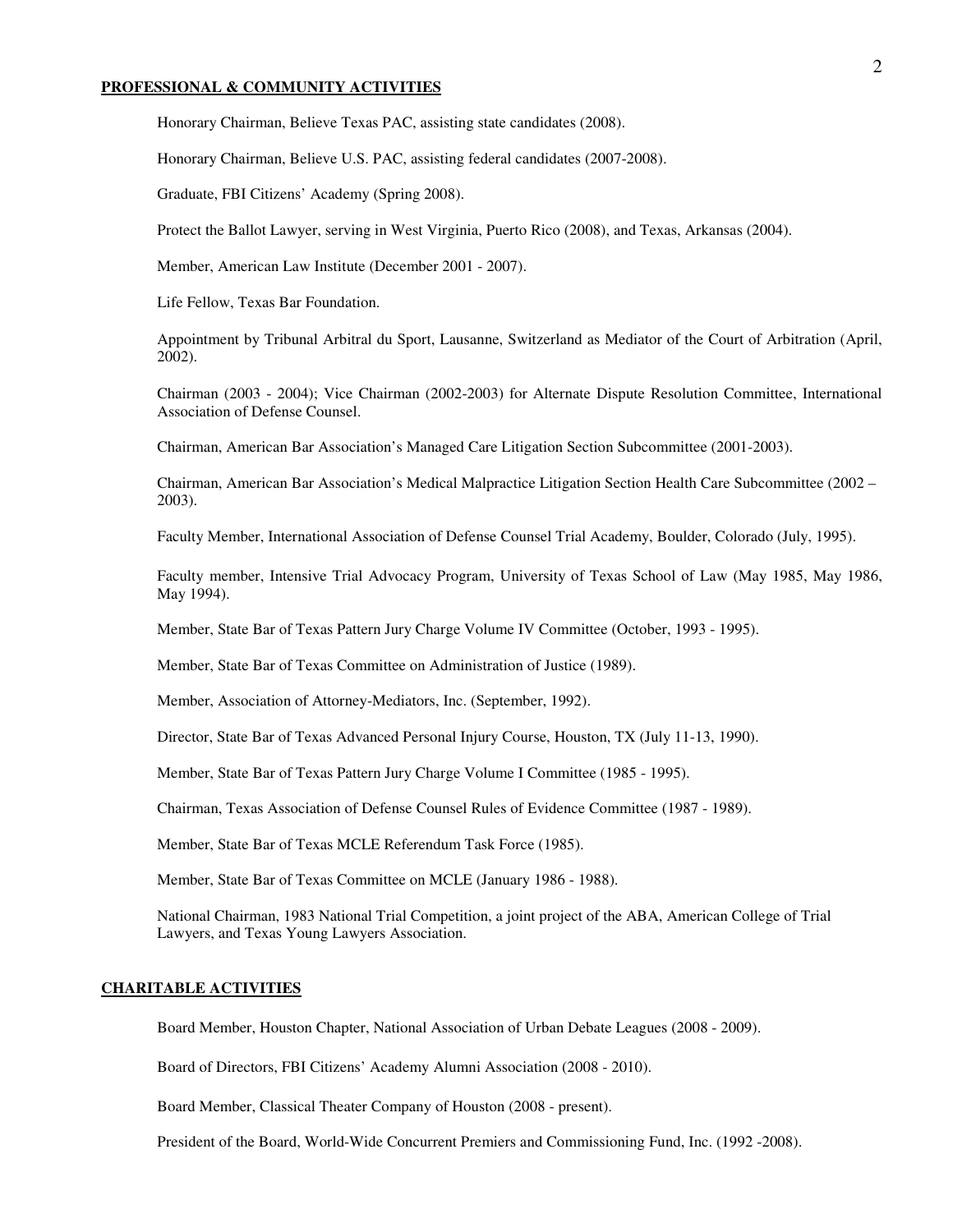Board Member, Southwest Regional Board, Anti-Defamation League (May 2001 - 2008). Previously served as Vice-Chairman.

Secretary and Board Member, Friends of World Foundation Medical Research and Prevention (May 2001 - 2008).

Faculty, Prejudice Awareness Summit, Houston, TX (November 13, 1995).

Member, SPIRIT Comprehensive Health Care Clinic, Advisory Board of Directors, AIDS Foundation Houston (1995 - 2000).

Faculty, Houston Bar Association Peer Mediation in the Schools Project, teaching mediation to Spring Forest Middle School students (1994) and to Spring Branch Middle School Students (1995 – 2004, 2006, 2008) and to Monarch School private students (2002-2006); lecture to Galena Park Middle School (2014).

Member, Board of Directors, Friends of the Texas Medical Center Library (January, 1994 - 2005).

## **HONORS AND AWARDS**

Inductee, University of Houston Forensics Society Hall of Fame (November 2007).

Listing, The Best Lawyers in America (1991-present). Current and Past Categories: Alternative Dispute Resolution, Mediation, Arbitration, Health Care Law, Medical Malpractice Law, and Personal Injury Litigation.

Recipient, Texas State Tejano Democrats Moral Courage Award (2005).

Member, The American Board of Trial Advocates (1994 - 2007).

Distinguished Neutral, Center for Public Resources, Houston/Dallas Panel (1994 - 2005).

Recipient, Outstanding Subcommittee Chair Award, ABA Litigation Section Health Law Committee (2003).

Recipient, American Association of Blood Banks' 1993 W. Quinn Jordan Memorial Lectureship Award for contributions to blood banking and transfusion medicine law and government affairs (October, 1993).

Selected by Texas Young Lawyers Association as Outstanding Young Lawyer of Texas 1988 - 1989.

Selected by Houston Young Lawyers Association as Outstanding Young Lawyer of Houston 1988 - 1989.

# **PUBLICATIONS AND SPEECHES**

"Modern Dispute Resolution: Effective Techniques for Problem Solving," presentation to Joint National Conference of the American Women's Society of CPAs and the American Society of Women Accountants, Dallas, Texas (October 28, 2008).

"What to do with AIG?," guest column for the Rio Grande Guardian. (October 7, 2008).

"Consider Cost of Deregulation," guest column for the El Paso Times. (October 5, 2008).

Keynote Address, American Bar Association National Solo & Small Firm Conference, National Difference Makers Awards. Santa Fe, New Mexico (October 3, 2008).

Address to Coalition of Texans with Disabilities Annual Conference, San Antonio, Texas. (September 6, 2008).

"Laziness Breeds Litigation," guest column for the Austin American Statesman. (July 31, 2008).

"Lawyers We Should Really Fear," guest column for the Houston Chronicle. (July 19, 2008).

Address to Texas Democratic Convention, Austin, Texas (June 2008).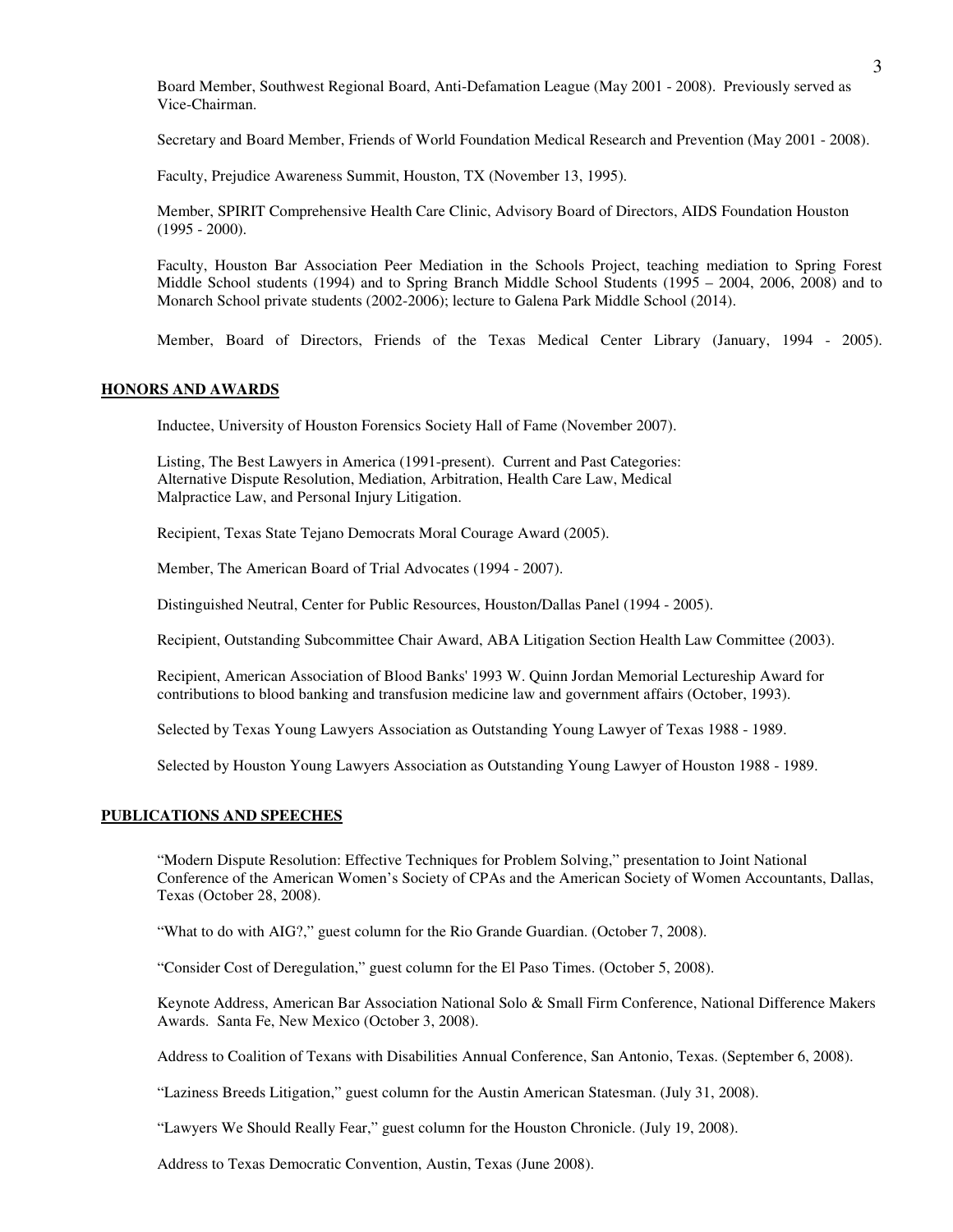Keynote Address, Montgomery County Democratic Convention, The Woodlands, Texas. March 2008.

Guest Speaker, ACLU Texas Gala, 1<sup>st</sup> Annual Molly Ivins Lifetime Achievement Award to Sissy Farenthold, San Antonio, Texas (March 2008).

Moderator, State Bar of Texas Annual Meeting debate "The New World of Arbitration", sponsored by Judicial & Litigation Sections, San Antonio, Texas. (June 22, 2007)

Radnofsky, Barbara Ann. Stepping Forward. Houston: Lulu, 2007.

Radnofsky, Barbara Ann. The Dancer's Dead. Houston: Lulu, 2006.

Address, Texas Democratic Convention, Fort Worth, Texas, 2006.

Address to Texas Delegation, Democratic National Convention, Boston, Massachusetts July 2004.

750 Speeches during United States Senate and Texas Attorney General Campaigns, 2004-2010.

"Mediation Techniques," paper and presentation to 2005 Corpus Christi Bar Advanced Civil Trial Law Seminar, Corpus Christi, Texas (April 22, 2005).

"Health Issues" Guest Speaker on Debra Duncan 740 AM radio show, Clear Channel Communications, Houston, Texas (January 12, 2005).

"Tort Reform" Guest Speaker on Debra Duncan 740 AM radio show, Clear Channel Communications, Houston, Texas (January 5, 2005).

"The Patriot Act," paper and presentation to University of Texas School of Law Products Liability Conference, Austin, Texas (October 28, 2004).

"What Works and Doesn't in Mediation," paper and presentation to State Bar of Texas Advanced Personal Injury Course, Westin Oaks, Houston, Texas (August 26, 2004).

"Upward Bound – Training Program for Mediators," teaching/training sessions at Houston Community College for Upward Bound students and trainees, Houston, Texas (June 11, 2004 and October 16, 2004) and at Alvin Community College (Spring 2005).

"The Art of Storytelling," presentation (with Gerry Spence) at American Bar Association Section of Litigation Annual Meeting, Phoenix, Arizona (May 7, 2004).

"Peer Mediation," paper and presentation to Center for Public Resources Spring Meeting, New Orleans, Louisiana (April 29, 2004).

"Peer Mediation," paper and presentation to International Association of Defense Counsel Midyear Meeting, Orlando, Florida (February 7, 2004).

"Robust Discovery of Medical Records," publication in Newsletter of American Bar Association Tort Trial Insurance Civil Practice and Evidence Committee, pages 1, 4-5 (Fall 2003).

"What Works With Jurors," Moderator for judicial panel at University of Texas School of Law Products Liability Conference, Austin, Texas (October 31, 2003).

"Statutorily Regulated Offers of Settlement in Texas 2003," presentation to University of Texas School of Law CLE course on Law Practice after HB4, Houston, Texas (September 25, 2003).

"Winning Trial Advocacy: Voir Dire, Opening Statements and Closing Arguments," presentation and participant in 2003 Civil/Appellate Bench Bar Conference, Galveston, Texas (May 2003).

"What Jurors Want," participant in panel discussion to American Bar Association Section of Litigation Annual Meeting, Houston, Texas (April 10, 2003).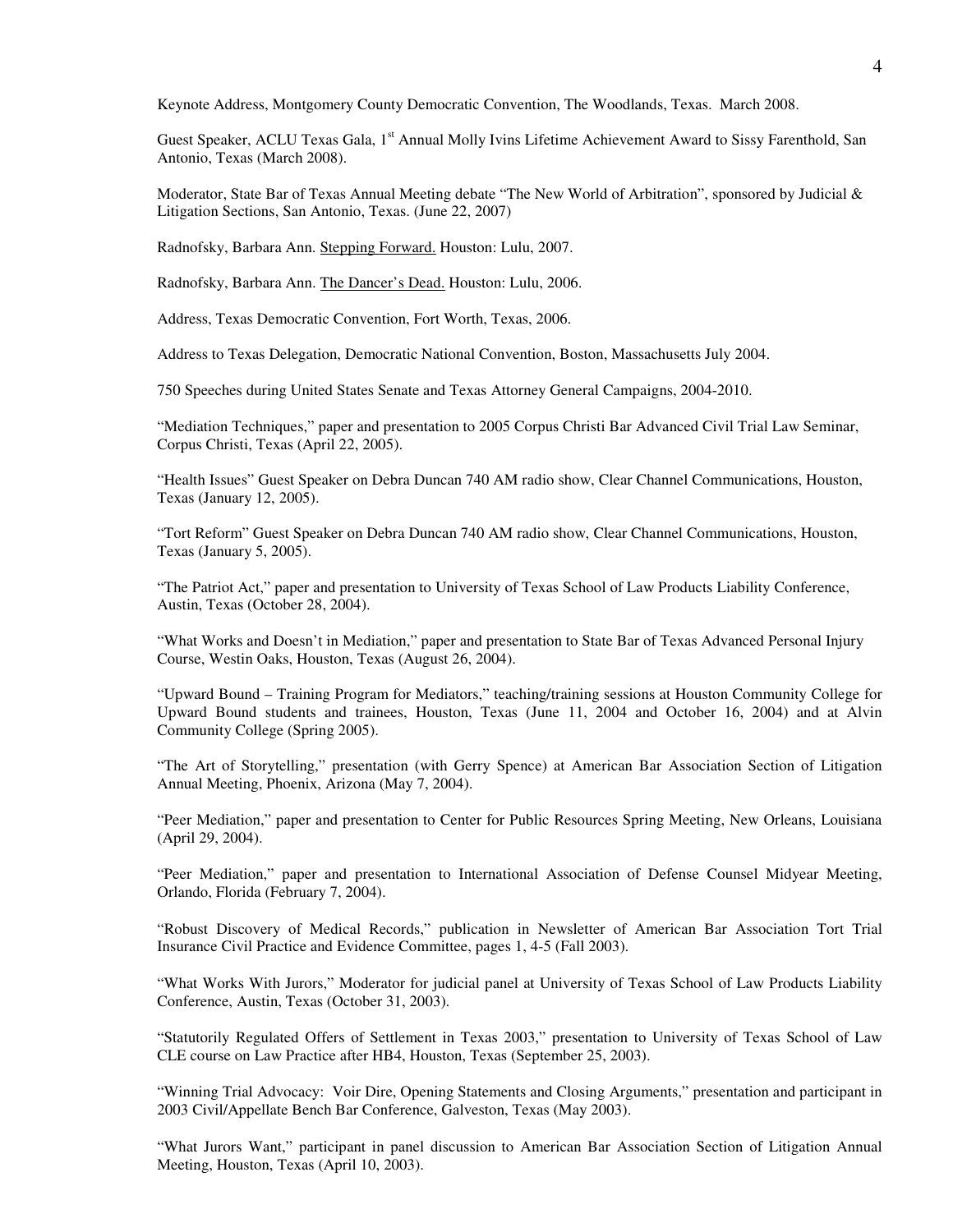"The Managed Care Debate," moderator and participant in healthcare reform and managed care debate, American Bar Association Section of Litigation Annual Meeting, Houston, Texas (April 9, 2003).

"Privacy Issues for Litigators," paper and presentation to State Bar of Texas Advanced Medical Malpractice Course, Santa Fe, New Mexico (March 13, 2003).

"HIPAA Privacy Issues," paper and presentation to International Association of Defense Counsel Mid-Year Meeting, Pebble Beach, California (February 19, 2003).

"Negotiation Strategy" paper and presentation to International Association of Defense Counsel, Whistler, BC (July 9, 2002).

"Internet Games: Termination of the Product Franchise," demonstration research and TRO, ABA Section of Litigation Annual Meeting, Boston, Massachusetts (April 25, 2002).

"Mediation Techniques," paper and presentation to Rice University Mediation Class, Houston, Texas (March 19, 2002).

"What's Hot in Pharmaceutical Litigation," paper and presentation to State Bar of Texas Advanced Medical Malpractice Seminar, San Antonio, Texas (March 15, 2002).

"Voir Dire," presentation and panel discussion participant, State Bar of Texas Advanced Medical Malpractice Seminar, San Antonio, Texas (March 14, 2002).

"Voir Dire and Polling Techniques," paper and presentation to International Association of Defense Counsel Winter Meeting, Tucson, Arizona (February 2, 2002).

"Peer Mediation," paper and presentation with peer mediators to 15th and 16th Annual State Bar of Texas Law Related Education Conference, Austin, Texas (January 31 and February 7, 2003).

"Institutional Review Board: The Industry Perspective," paper presented to Fifth Annual FDA and the Changing Paradigm for Blood Regulation Program sponsored by University of Rhode Island College of Pharmacy in conjunction with the American Association of Blood Banks, New Orleans, Louisiana (January 17, 2002).

"Admissibility of Expert Testimony Under Rule 702, Texas Rule of Evidence Defense Perspective," paper and presentation to 25th Annual Page Keeton Products Liability and Personal Injury Law Conference, Austin, Texas (November 29, 2001).

"Modern Medical Records Discovery," paper and presentation to State Bar of Texas 8th Annual Advanced Medical Malpractice Course, Santa Fe, New Mexico (March 15, 2001).

"Risk Assessment and Analysis: The Industry View," paper, presentation, and panel discussion with FDA representatives, Fourth Annual FDA and the Changing Paradigm for Blood Regulation Program sponsored by University of Rhode Island College of Pharmacy in cooperation with the American Association of Blood Banks, New Orleans, Louisiana (January 11, 2001).

"Evolution of a Question: Use of Polling Techniques for Jury Questionnaire," presentation to 24th Annual Page Keeton Products Liability and Personal Injury Law Conference, Austin, Texas (October 26, 2000).

"Jury Selection: Demonstration and Jury Consultant Comment," paper and presentation to State Bar of Texas Advanced Personal Injury Law Course, San Antonio, Texas (August 2, 2000).

"New Wave of Tainted Blood Litigation: Hepatitis C Liability Issues," article in International Association of Defense Counsel Journal, July 2000, pgs. 306-317, Vol. 67, No. 3.

"Medical Errors" Guest Speaker on radio show, KPRC 950 AM, Houston, Texas (June 10, 2000).

Course Director and Speaker, "Exparte Contacts with Treating Physicians," paper and presentation to State Bar of Texas Advanced Medical Malpractice and Pharmaceutical Device Seminar, San Antonio, Texas (March 16, 2000).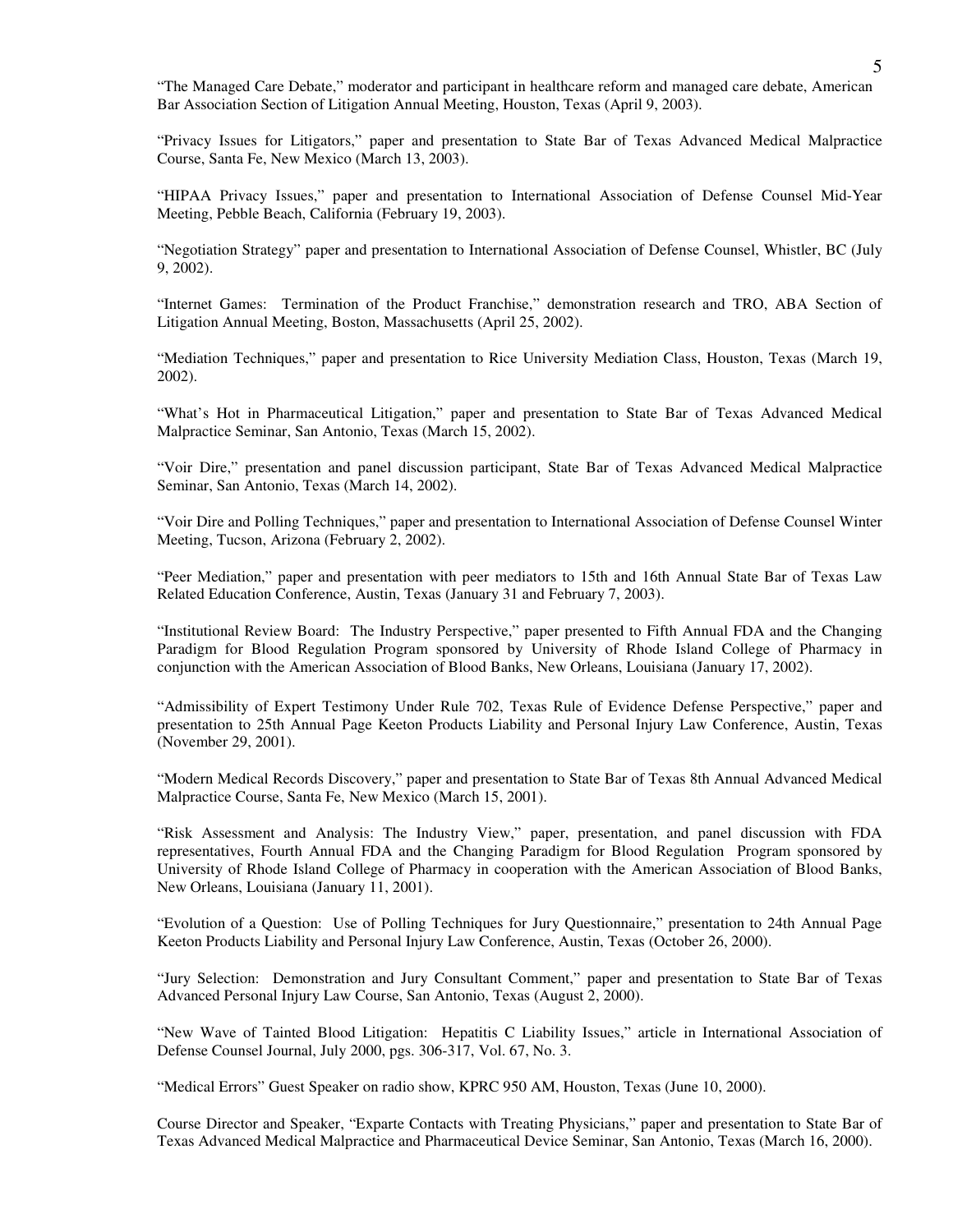"Hepatitis C Lookback," paper and presentation to International Association of Defense Counsel, Whistler, BC (July 7, 1999).

"Getting Jurors Actively Involved in the Process," presentation to State Bar of Texas seminar on Winning Your Case Through Jury Selection, Houston, Texas (April 9, 1999).

"Health Care Ethical Issues," presentation to B'Nai B'rith Texarkoma Region, Young Professional Unit No. 5516, Third Annual Conference on Judaism and the Law (November 12, 1998).

"Summary Judgment Tactics," paper and presentation to Texas Trial Lawyers Lawyer's Advanced Medical Malpractice Conference, Houston, Texas (September 18, 1998).

"Managed Care: Ethics Issues" and "The Future of Managed Care Litigation," two presentations to 2nd Annual University of Texas Managed Care Conference, Austin, Texas (September 11, 1998).

"Medical Privacy Rights," Guest Speaker on radio show, KKTL 97.1 FM (August 1, 1998).

"Courtroom Ethics and Antics: Integrity in Advocacy," presentation to State Bar of Texas 14th Annual Personal Injury Law Course, Houston, Texas (July 15, 1998).

"Telemedicine and the Law," Guest Speaker on radio show, KKTL 97.1 FM (July 7, 1998).

"Tough Questions for the Texas Judiciary," panel moderator for discussion with members of the Texas Supreme Court, South Texas College of Law Advanced Personal Injury Law Conference (Dallas, TX-May 14, 1998; Houston, Texas June 4, 1998).

"Hepatitis C Lookback Symposium," presentation to Memorial Blood Centers of Minnesota in Minneapolis, Minnesota (May 19, 1998).

"Defendant's View of Ad Litems," presentation to Civil Court Ad Litem Program, HBA Continuing Legal Education, Houston, Texas (April 3, 1998).

"Medical Malpractice Update," paper and presentation to Advanced Medical Malpractice Course of State Bar of Texas, Santa Fe, New Mexico (March 26, 1998).

"Defending the Physician," presentation to the Harris County Medical Society at the Museum of Health and Science, Houston, Texas (February 9, 1998).

"Legal Aspects in Anesthesia," presentation to Houston Anesthesia Weekend Program of Southwest Anesthesia Seminars, Houston, Texas (November 1, 1997).

"Voir Dire," presentation to the Advanced Civil Trial Practice CLE Program of the State Bar of Texas, South Padre Island, Texas (September 25, 1997).

"Managed Care Discovery" and "The Future of Managed Care," presentations to the First Annual Managed Care Conference, sponsored by the University of Texas School of Law, Austin, Texas (September 5, 1997).

"Everything You Wanted to Know about Defending Sex Crimes But Were Afraid to Ask," presentation to International Association of Defense Counsel Annual Meeting, Southampton, Bermuda (July 11, 1997).

"Why Lawyers Get Sued or Disbarred," paper presented to South Texas College of Law CLE Program on Personal Injury, Houston, Texas (May 15, 1997).

"Opening Statement," paper, demonstration and presentation to State Bar of Texas CLE Program on Trial Advocacy for Winners, Houston, Texas (April 24, 1997).

"The Role of the Ad Litem, Defense Perspective," presentation to the Harris County Houston Bar Association Ad Litem Seminar, Houston, Texas (April 11, 1997).

"ADR: What Works and What Doesn't," presentation to Houston Bar Association ADR Seminar, Houston, Texas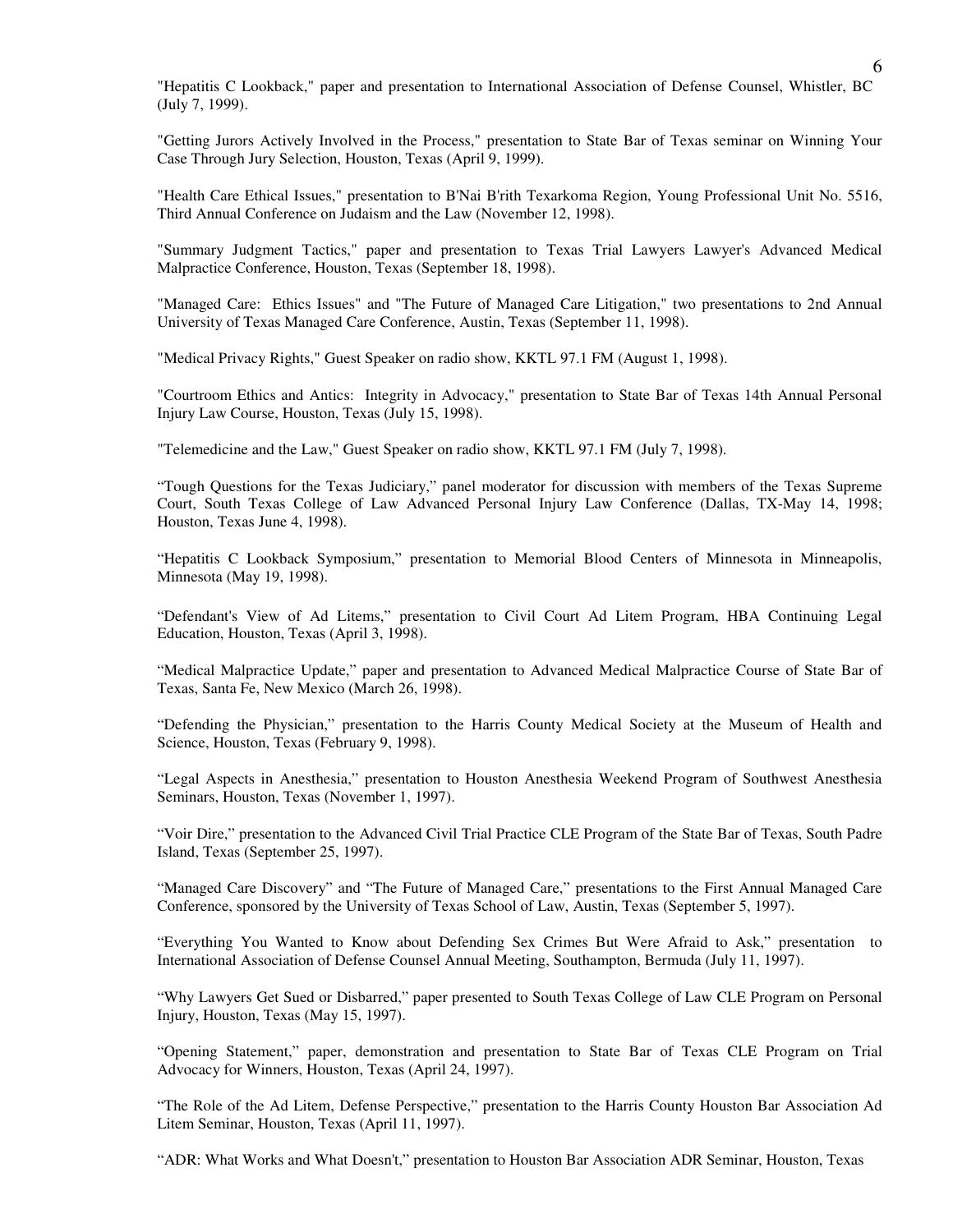(April 10, 1997).

"Closing Arguments," paper and presentation to Texas Trial Lawyers Association Advanced Personal Injury Seminar, Dallas, TX (April 4, 1997), and Houston, Texas (April 24, 1997).

"Trends in Consumer Law: Personal Crusades for Child Safety," article in Texas Lawyer, April 7, 1997, p. 39, Vol. 13, No. 4.

"AIDS Liability Issues," paper and presentation to State Bar of Texas Advanced Medical Malpractice Conference, Santa Fe, New Mexico (March 14, 1997).

"Alternate Dispute Resolution: Advocacy Practices," paper and presentation to International Association of Defense Counsel Committee on Advocacy and Procedure, Pebble Beach, California (Feb. 11, 1997).

"Trends in Personal Injury Litigation," with Professor William Powers, article in Texas Lawyer, February 3, 1997, p. 37, Vol. 12, No. 45.

"Modern Practice of the CRNA and Allied Health Professionals," "'Junk Science' in Texas State and Federal Courts," "Record Keeping," and "Preparing for Deposition and Trial" papers and presentation to 2nd Annual Houston Anesthesia Weekend, Southwest Anesthesia Seminars, Houston, Texas (Nov. 2, 1996).

"A Working Peer Mediation Program: Spring Branch Middle School," paper and presentation (with eighth grade mediators and Vice Principal) to 24th International Conference of the Society of Professionals in Dispute Resolution, Anaheim, California (Oct. 24, 1996).

"Robinson and Junk Science Challenges," paper and presentation to 20th Annual Products Liability Conference at University of Texas School of Law, Austin, Texas (Oct. 11, 1996).

"AIDS Liability Issues," paper and presentation to Gulf Coast Regional Blood Center Symposium on AIDS, Houston, TX, (September 2, 1987); Second Annual Symposium on AIDS (April 27, 1988); Third Annual Symposium on AIDS (March 15, 1989); Fourth Annual Symposium on AIDS (April 30, 1990); Fifth Annual Symposium on AIDS (September 25, 1991); Sixth Annual Symposium on AIDS (September 30, 1992); Seventh Annual Symposium on AIDS (March 9, 1994); Eighth Annual Symposium on AIDS (February 24, 1995); Ninth Annual Symposium on AIDS (October 9, 1996.)

"Legal Liability and Anesthesia Practice," presentation to M.D. Anderson Cancer Center Department of Anesthesia, Houston, Texas (October 9, 1996).

"Traditional Torts in a Managed-Care World," contribution published in Texas Lawyer, August 5, 1996, p. 22, vol. 12, No. 21.

"Daubert and Science in the Courts," "Modern Practice of the CRNA," and "Informed Consent" papers and presentation to 12th Annual Grand Cayman Anesthesia Seminar, British West Indies (June 29 - July 3, 1996).

"Damages in Mediation," paper and presentation to Health Care Indemnity, Inc. Defense of Damages Symposium, Nashville, Tennessee (June 19-20, 1996).

Moderator, "9th Annual Personal Injury Law Conference," South Texas College of Law, Houston, Texas (May 1617, 1996).

On-line Panelist, "Health Care Seminar - Policing the Provider," American Lawyer's Counsel Connect Internet Seminar (April 29 - May 20, 1996).

"Advanced Settlement Techniques," paper and presentation to State Bar of Texas Advanced Medical Malpractice, Pharmaceutical, and Medical Device Litigation Course, Santa Fe, New Mexico (March 14-15, 1996).

"Opening Statement," presentation to 19th Annual Products Liability Conference at University of Texas School of Law, Austin, Texas (November 3, 1995).

"Mediation," paper and presentation to Texas Trial Lawyers Seminar, Houston, Texas (September 29, 1995) and to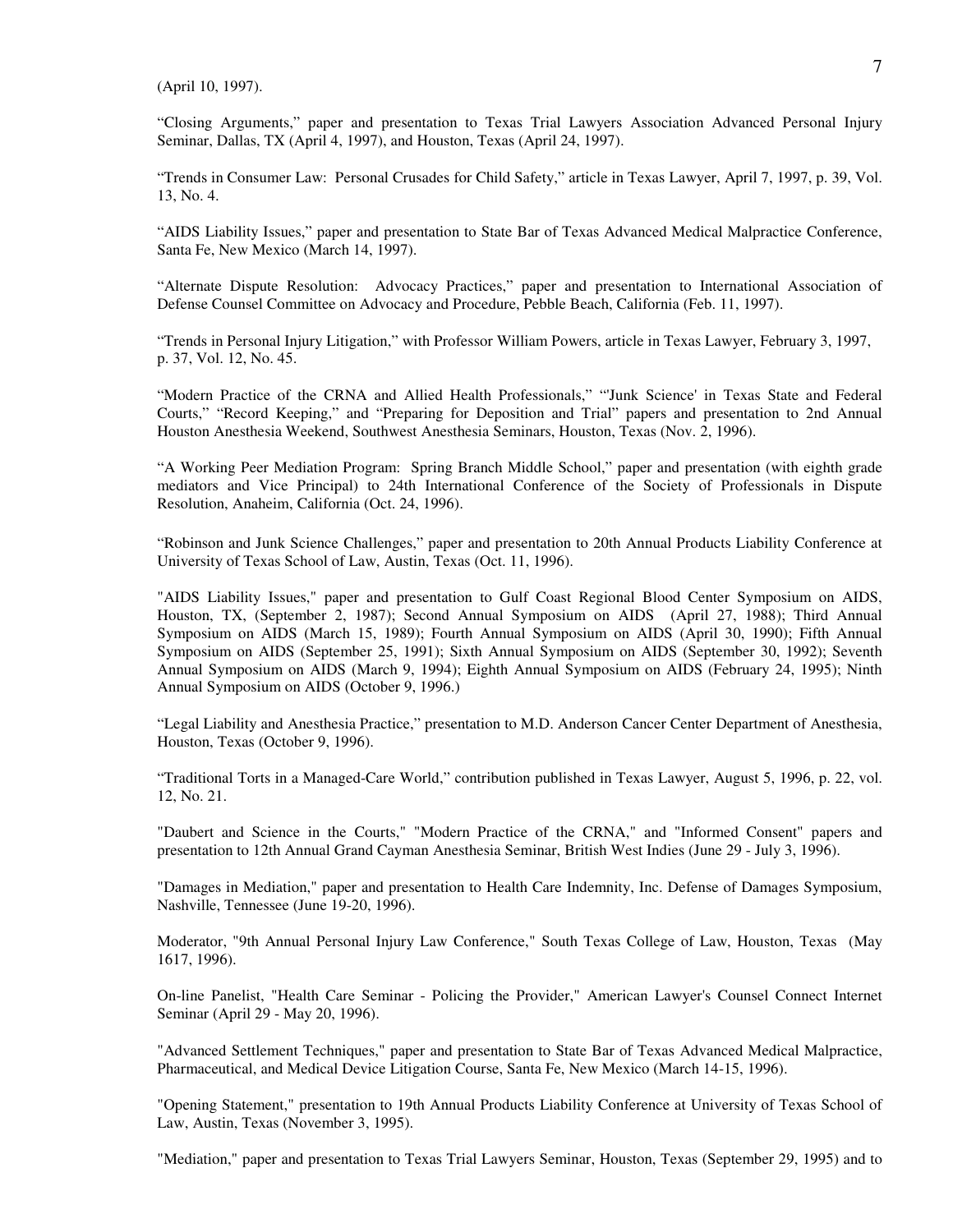South Texas College of Law (October 6, 1995).

"Advanced Directives and ICU Liability Issues", presentation to MD Anderson Cancer Center Surgical Intensive Care Unit, MD Anderson Cancer Center, Houston, Texas (August 15, 1995).

"Psychiatry and the Law, Including Repressed Memories: Implanted Memories," presentation to Baylor Grand Rounds, Baylor College of Medicine, Houston, Texas (May 10, 1995).

"Repressed Memories: Implanted Memories," paper and presentation to State Bar of Texas Advanced Medical Malpractice Conference, Santa Fe, New Mexico (March 17, 1995).

"Practice of the Anesthesiologist and the CRNA: Legal Issues," papers and presentation to Southwest Anesthesia Seminar, Houston, Texas (February 4, 1995).

"Hospital AIDS and Hepatitis Liability," paper and presentation to 4th Annual Symposium of Hospital Attorneys and Health Care Risk Managers, La Jolla, California (February 2, 1995).

"Legal Issues in Transfusion Medicine," paper and presentation to St. Luke's Episcopal Hospital Conference on Transfusion Medicine, Houston, Texas (September 17, 1994).

"The Future of Health Litigation," "Informed Consent," "Routine Pre-Operative Testing Issues," and "Preparing for Deposition and Trial," papers and presentation to 10th Annual Grand Cayman Anesthesia Seminar, British West Indies (June 17-20, 1994).

"Pre-Operative Evaluation: Routine Testing Issues," paper and presentation to M.D. Anderson Department of Anesthesia, Houston, Texas (May 18, 1994).

"Blood Liability Issues," paper and presentation to Texas Trial Lawyers Association's Advanced Products Liability Course, Houston, Texas (April 21, 1994).

"AIDS Liability Issues," paper and presentation to St. Mary's Medical Malpractice Conference, San Antonio, Texas (April 15, 1994).

"ADR in Complex Medical Malpractice/Pharmaceutical/Medical Device Liability Litigation," paper and presentation to State Bar of Texas Advanced Course on Medical Malpractice, Pharmaceutical, and Medical Device Litigation, Santa Fe, New Mexico (March 17, 1994).

"Blood Liability Issues," paper and presentation to 1994 Civil Litigation Conference by Law Education Institute, Inc. and The Bureau of National Affairs, Inc., Lake Buena Vista, Florida (March 6, 1994).

"Blood Liability Issues," paper and presentation to University of Houston Law Foundation Medical Device & Pharmaceutical Litigation Conference, Houston, Texas (January 27, 1994).

"Modern Trends in Admitting Expert Testimony in State and Federal Court," panel discussion and paper presented to 17th Annual Products Liability Conference at University of Texas School of Law, Austin, Texas (November 5, 1993).

"Retrospective: How has ADR Affected the Traditional Litigation Process and Practice?" panel discussion to the South Texas College of Law Alternative Dispute Resolution Symposium, Houston, Texas (May 21, 1993).

"Informed Consent," "AIDS Issues," "Record Keeping," "Legal Liability of CRNAs," four lectures and papers presented to Southwest Anesthesia Society Conferences, Lake Tahoe, Nevada (March 6, 1993).

"Voir Dire: Difficult Situations, Tactical Considerations, and Winning Your Case," panel discussion to the Advanced Personal Injury Law Course, South Texas College of Law CLE Program, Houston, Texas (February 26, 1993).

"Aids Liability Issues," paper and presentation to the International Association of Defense Counsel, Boca Raton, Florida (February 16, 1993).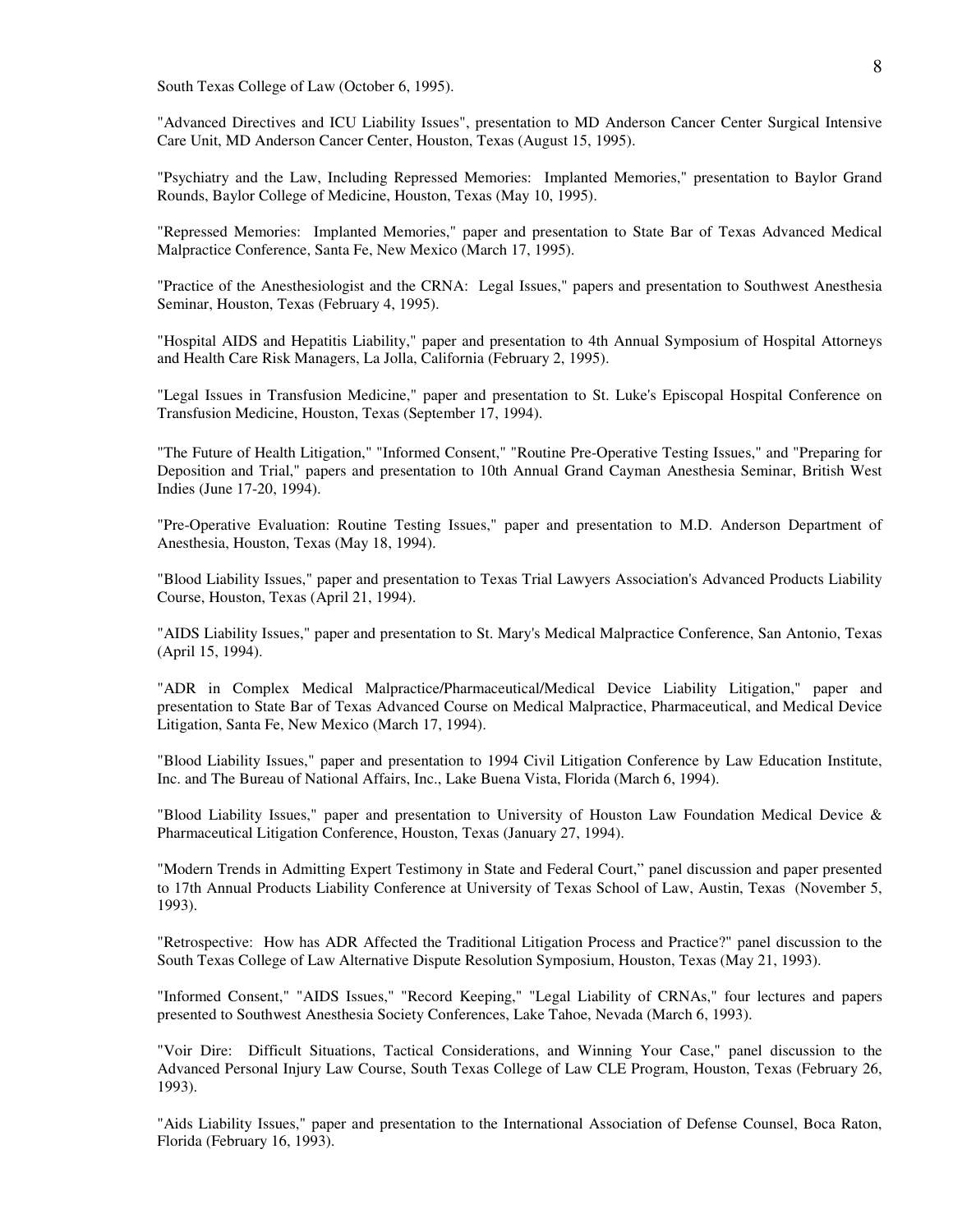"Direct Testimony of Defendant's Expert Psychologist," paper and presentation to the 16th Annual Page Keeton Products Liability and Personal Injury Law Conference, Austin, Texas (November 6, 1992).

"Current Developments in Pattern Jury Charge," paper and presentation to the Advanced Personal Injury Course sponsored by the State Bar of Texas, Houston, Texas (July 17, 1992).

"Avoiding a Legal Crisis," presentation to 14th Annual International ADRP Conference, Vancouver, Canada (May 1, 1992).

"Legal/Ethical Issues in Blood Banking," paper and presentation to the American Association of Blood Banks National Teleconference (April 22, 1992).

"How to Represent Your Client in a Mediation: Views of the Advocate and the Mediator," presentation to City Hall, Houston, Texas (April 10, 1992).

"Aids Liability Issues," paper and presentation at National Litigation Conference sponsored by Bureau of National Affairs, Orlando, Florida (March 24, 1992).

"Bystander Recovery," paper and presentation to Texas Association of Defense Counsel Winter Meeting, Crested Butte, Colorado (February 27, 1992).

"Bystander Recovery," paper presented to 15th Annual Products Liability Conference at University of Texas School of Law, Austin, Texas (November 7, 1991).

"How to Prepare for and Give a Good Deposition & Trial Testimony," "A Health Professional's Guide to Contract, Tort, & Con-Tort Principles," "How to Minimize Your Chances of Being Sued," "Record Keeping, Informed Consent, and Modern Practice," papers and presentation to Seventh Annual Meeting of the Southwest Anesthesia Society, Grand Cayman, B.W.I. (June 24-27, 1991).

"Legal Implications in a Changing Environment," presentation to American Association of Blood Banks CEO Forum, Tucson, Arizona (May 30, 1991).

"High Risk Autologous Donor: Legal Issues," paper and presentation to 33rd Annual Meeting of the South Central Association of Blood Banks, Austin, Texas (April 13, 1991).

"Hepatitis/AIDS Liability," paper and presentation to St. Mary's/State Bar Seminar on Medical Malpractice, San Antonio, Texas (April 11-12, 1991).

"Liability of the Safety Professional," presentation to American Society of Safety Engineers, Gulf Coast Chapter, Houston, Texas (December 6, 1990).

"Legal Aspects of Blood Banking," presentation to Blood-Banking Specialists of the University of Texas Medical Branch at Galveston, Galveston, Texas (November 15, 1990).

"Complex Settlement Agreements," paper and presentation to the 14th Annual Products Liability Conference at University of Texas School of Law, Austin, Texas (November 2, 1990).

"Examination of the Accident Reconstructionist," article published in Edgar, Texas Torts and Remedies §30.100, Matthew Bender & Company (1990).

"Defense Perspective on Medical Malpractice," Resident Education Seminar to Scott & White Clinic, Temple, Texas (September 6, 1990).

"Cross-Examination of an Expert," Demonstration to American Bar Association Section of Litigation National Program on Expert Witnesses, Houston, Texas (June 1, 1990).

"Transfusion Malpractice," paper and presentation to St. Mary's/State Bar/Texas Tech Medical Malpractice Conference, San Antonio, Texas (April 5-6, 1990).

"CRNA Liability," paper and presentation to Georgia Association of Nurse Anesthetists, Atlanta, Georgia (March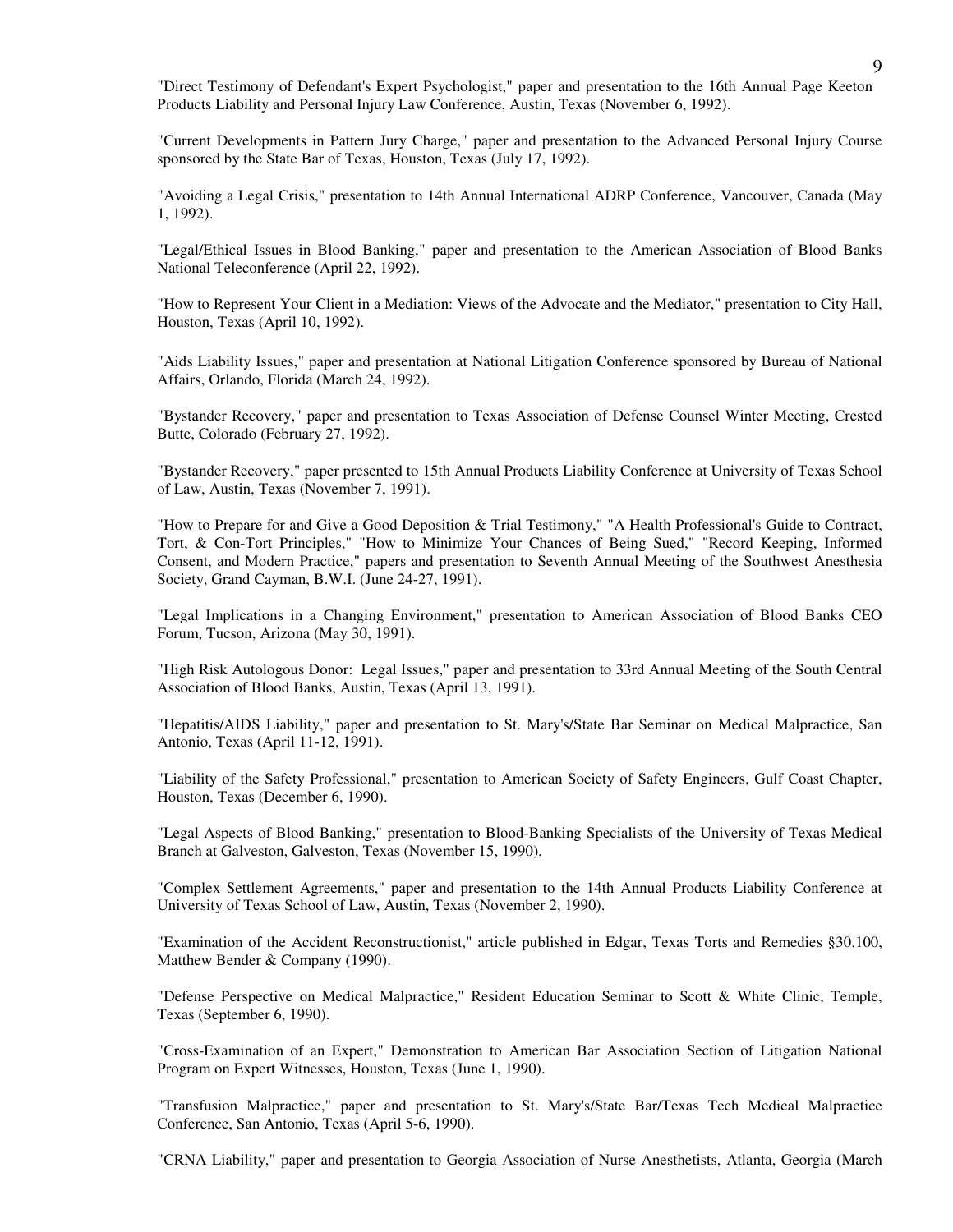24, 1990).

"Inventory Management - Legal Scenarios," paper and presentation to National Conference on Inventory Management, a joint program of the American Association of Blood Banks, Council of Community Blood Centers and South Central Association of Blood Banks, Dallas, Texas (March 17, 1990).

"Explaining Medicine," address to University of Texas 2nd Annual Medicine for Lawyers Conference, Houston, Texas (February 23, 1990).

"Cost Effective Discovery in Commercial Cases," paper presented to Houston Bar Association Seminar on Trial Strategies (March 8, 1990).

"Professional Liability," paper and presentation to Texas Safety Association Annual Conference, Houston, Texas (March 14, 1990).

"Legal Aspects of Autologous/Designated Donations," Chapter for American Association of Blood Banks Treatise Limiting Homologous Exposure: Alternate Strategies (1989).

"Preparing Evidence for Use at Trial," presentation to Advanced Strategies in Obtaining and Using Evidence Course, South Texas College of Law, Houston, Texas (August 25, 1989).

"The Jury Charge, Part I," paper and presentation to Advanced Personal Injury Course, South Texas College of Law, Houston, Texas (May 5, 1989).

"Patient Negligence: An Update," paper and presentation to St. Mary's/State Bar/Medical Malpractice Conference, San Antonio, Texas (April 13 & 14, 1989).

Co-author, Texas Pattern Jury Charges, Vol. 1, 2d ed., State Bar of Texas (1987) and Supplement (January 1989, 1991).

"Informed Consent," paper and presentation to American Association of Blood Banks Symposium on Informed Consent, Miami, Florida (February 24, 1989).

"Transfusion Medicine and Legal Liability," presentation to American Association of Blood Banks National Teleconference, Houston, Texas (April 26, 1989).

"Home Transfusion Therapy," paper and presentation to South Central Association of Blood Banks National Teleconference, Shreveport, Louisiana (February 13, 1989).

"Risk Management for Blood Banks," paper and panel discussion to South Central Association of Blood Banks National Teleconference, Shreveport, Louisiana (June 13, 1988).

"Complex Settlement Agreements (And What They Mean)," paper and presentation to Advanced Business and Civil Litigation Short Courses, South Texas College of Law, (November 1985; March 1988; October and November 1988); and to Houston Bar Association Institute (October 1988).

"Protective Orders in Discovery," paper and presentation to Twelfth Annual Products Liability and Personal Injury Law Conference at University of Texas School of Law, Austin, Texas (October 27 and 28, 1988).

"Jury Charges in Personal Injury and Products Cases," paper and presentation to State Bar of Texas program on Jury Charges, St. Mary's School of Law, San Antonio, Texas (November 11, 1988).

"Informed Consent," "AIDS Issues," "Record Keeping," "Legal Liability of CRNAs," four lectures and papers presented to Southwest Anesthesia Society Conferences Grand Cayman Islands (September 11, 1988; June 3, 1989); Belize, Central America (August 8, 1989).

"Legal Aspects: Informed Consent" and "Inventory Management Techniques," presentations to American Association of Blood Banks Annual Meeting, Kansas City, Kansas (October 9, 1988).

"Inventory Management and Legal Liability," presentation to American Association of Blood Banks National